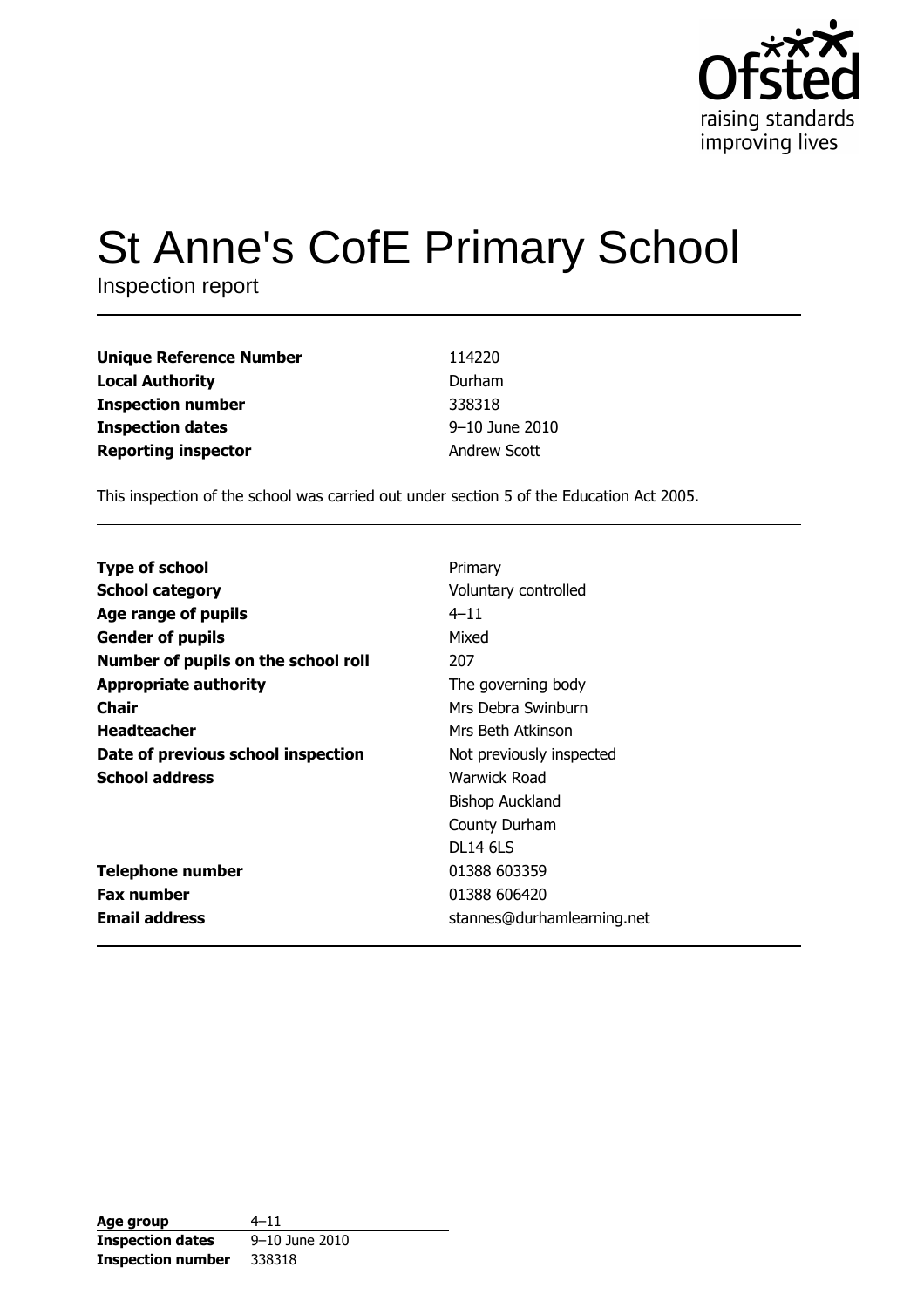The Office for Standards in Education, Children's Services and Skills (Ofsted) regulates and inspects to achieve excellence in the care of children and young people, and in education and skills for learners of all ages. It regulates and inspects childcare and children's social care, and inspects the Children and Family Court Advisory Support Service (Cafcass), schools, colleges, initial teacher training, work-based learning and skills training, adult and community learning, and education and training in prisons and other secure establishments. It rates council children's services, and inspects services for looked after children, safequarding and child protection.

Further copies of this report are obtainable from the school. Under the Education Act 2005, the school must provide a copy of this report free of charge to certain categories of people. A charge not exceeding the full cost of reproduction may be made for any other copies supplied.

If you would like a copy of this document in a different format, such as large print or Braille, please telephone 08456 404045, or email enquiries@ofsted.gov.uk.

You may copy all or parts of this document for non-commercial educational purposes, as long as you give details of the source and date of publication and do not alter the documentation in any way.

Royal Exchange Buildings St Ann's Square Manchester M2 7LA T: 08456 404045 Textphone: 0161 618 8524 E: enquiries@ofsted.gov.uk W: www.ofsted.gov.uk © Crown copyright 2010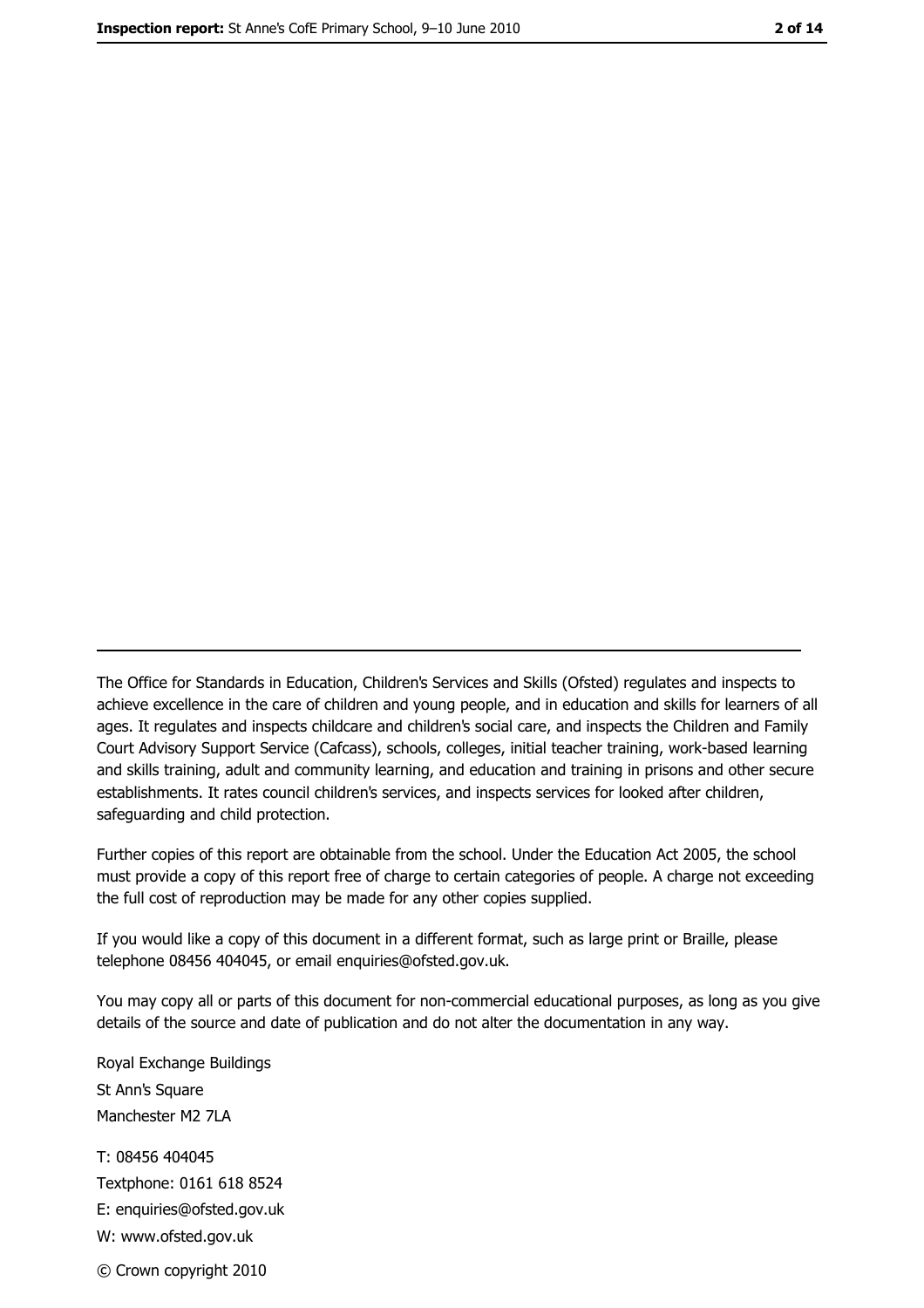# **Introduction**

This inspection was carried out by three additional inspectors. The inspectors observed 14 lessons, taught by eight teachers. They observed other activities, including assemblies and play times, and held meetings with governors, staff and pupils. They analysed the school's documentation, data on pupils' progress, welfare arrangements and the 153 questionnaires that were returned by parents and carers, as well as those from Key Stage 2 pupils.

The inspection team reviewed many aspects of the school's work. It looked in detail at the following:

- the continuity of provision for children in the Early Years Foundation Stage  $\blacksquare$
- the extent of pupils' progress through Key Stage 1  $\blacksquare$
- the consistency and extent of teachers' expectations of all groups of pupils,  $\blacksquare$ especially boys
- the impact of the school's recent focus on the quality of pupils' writing  $\blacksquare$
- the effectiveness of self-evaluation at all levels of management in developing the school.

# **Information about the school**

This is an average-sized school. Nearly all pupils are from White British families; a few come from minority ethnic families. A below average proportion of pupils are known to be eligible for free school meals. The proportion of pupils with special educational needs and/or disabilities is also below average. Two of the school's teachers are currently on maternity leave and are due to return shortly. The school holds a number of awards, including the Activemark for Sport, the Healthy Schools Award and the International Schools Award. A childcare facility, Buddies, operates on the school's premises, but is privately run and is subject to a separate inspection.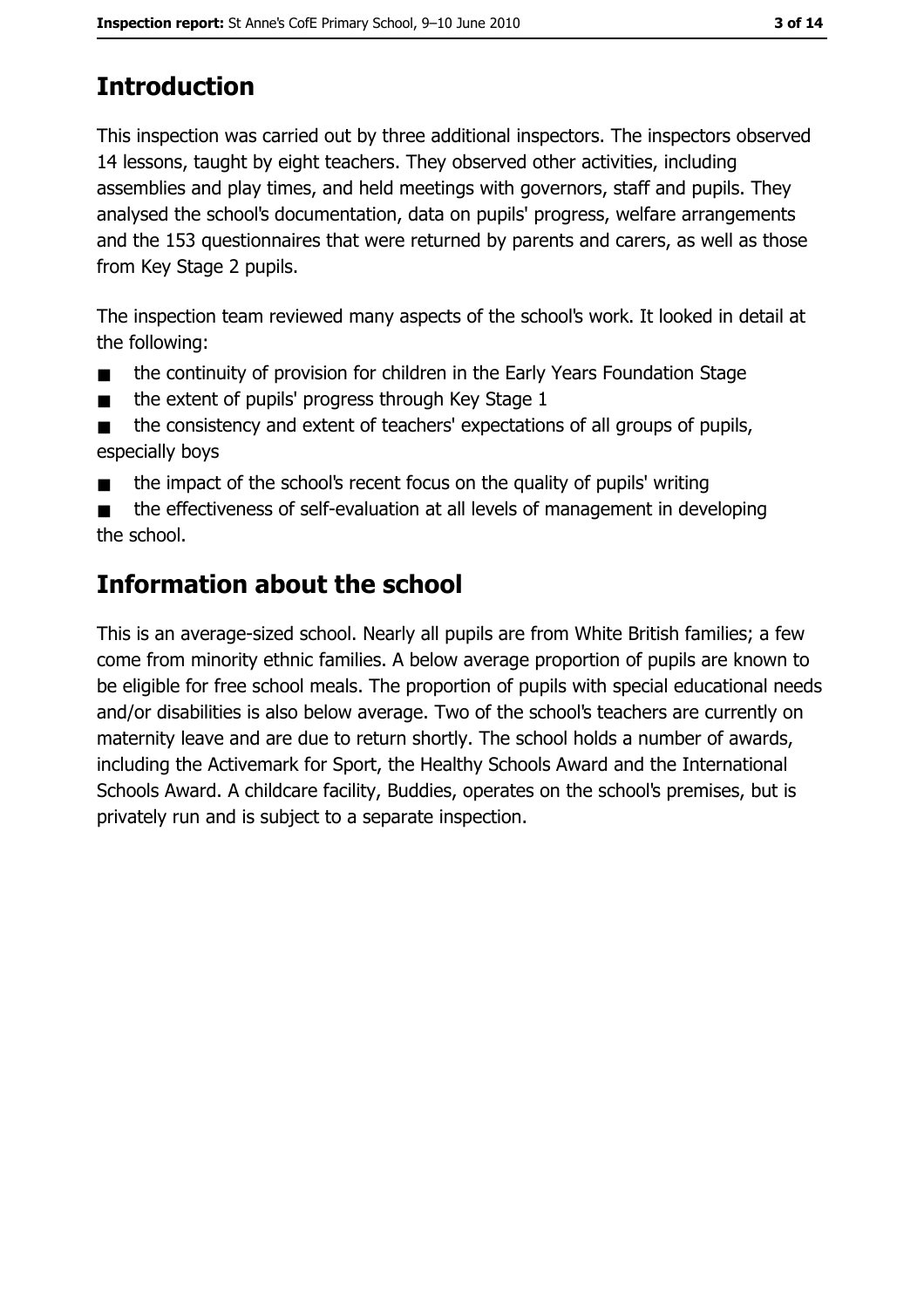Inspection grades: 1 is outstanding, 2 is good, 3 is satisfactory, and 4 is inadequate Please turn to the glossary for a description of the grades and inspection terms

# **Inspection judgements**

## Overall effectiveness: how good is the school?

#### The school's capacity for sustained improvement

## **Main findings**

This is a good school. It provides a caring and encouraging environment in which pupils develop high self-esteem, an excellent understanding of healthy living and personal safety, and a good sense of community. The Christian ethos and the variety of learning experiences are very effective in boosting pupils' spiritual, social and cultural development. Attendance is consistently high. Standards are rising, especially in Key Stage 2, and pupils achieve well. The school's leadership is well focused on school improvement and has done well to minimise the impact of some unavoidable staff absences. There are effective links with the local community and parents think well of the school.

Pupils develop into mature and considerate individuals. Despite some lapses, behaviour is essentially good and often excellent among the older pupils. These pupils adopt a sensitive seniority and carry out responsibilities with ease and calm authority. In lessons, their very positive attitudes enable swift learning. This is not always the case for younger pupils, although any lack of motivation is found in lessons which are not challenging or interesting enough. Overall, teaching is good. Some is satisfactory but it is often outstanding, notably in Years 4 to 6. In these classes, the warm, supportive atmosphere, the lively tempo of learning, the rich curriculum and high expectations by teachers combine to galvanise pupils and generate a genuine desire to learn. Pupils' pride in their work is palpable. Such attributes are much less apparent in other classes.

Standards are above average by the end of Year 6 in English, mathematics and science; this represents good progress over time. The school has done well to narrow the gap in attainment between boys and girls, and to raise standards in writing. Recent improvements to children's progress in the Early Years Foundation Stage have been interrupted by changes to staffing, although their progress is satisfactory.

The clear and aspirational leadership of the headteacher, well supported by senior staff and governors, has ensured that the school's development is cohesive and effective. Good awareness of the school's strengths and its shortcomings mean that appropriate priorities for improvement are identified and accompanying action plans are effective. Occasionally, evaluation is not sufficiently balanced to ensure swift and decisive change. Even so, the raising of standards, improved communication with parents, staffing management, and improved aspects of pupils' personal development show the school has good capacity to improve.

## What does the school need to do to improve further?

Improve pupils' progress so that it is consistently good in all year groups by

4 of 14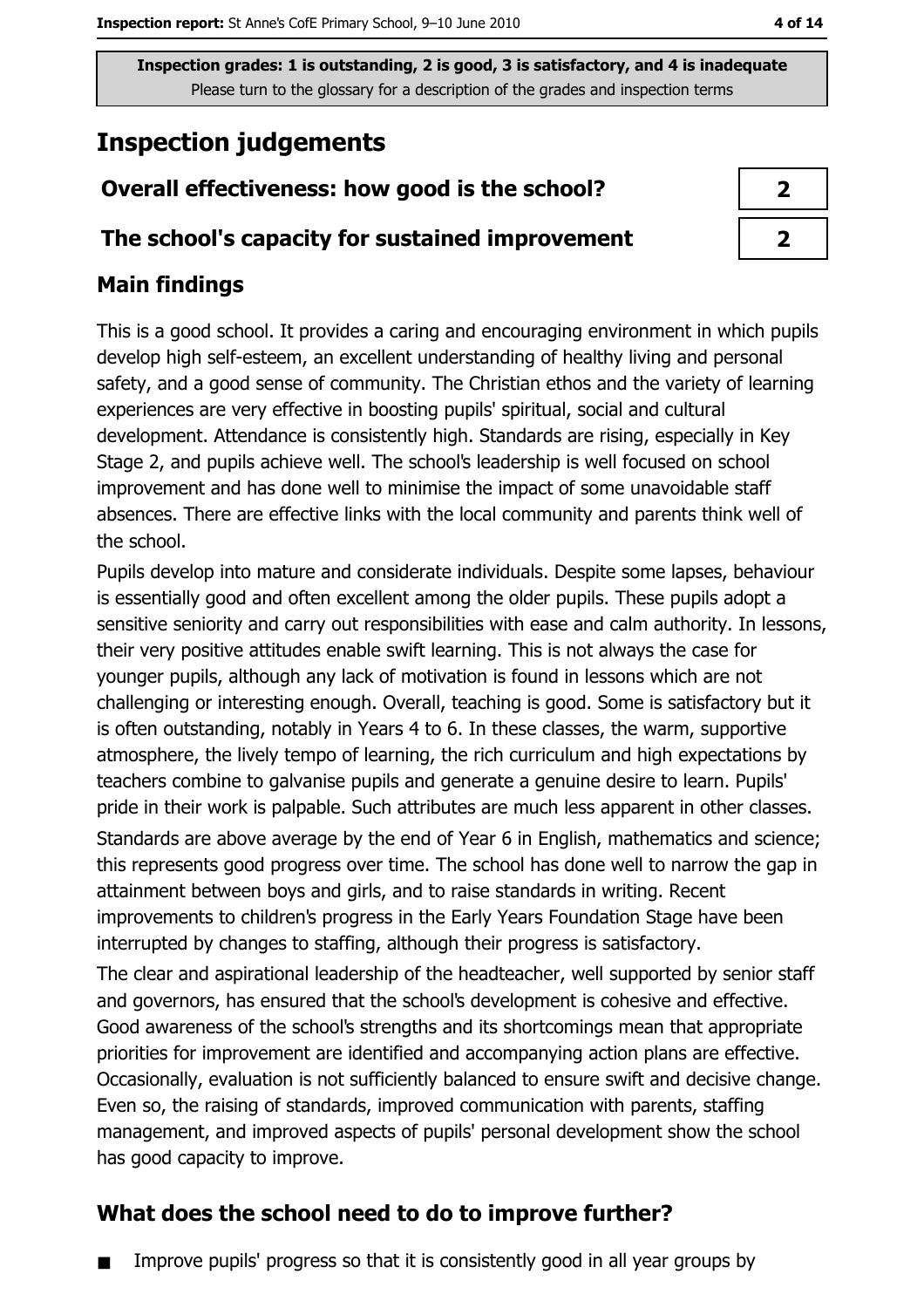Inspection grades: 1 is outstanding, 2 is good, 3 is satisfactory, and 4 is inadequate Please turn to the glossary for a description of the grades and inspection terms

ensuring that:

- all teachers have routinely high expectations of all pupils
- the skills of the most effective teachers, especially those in Years 4 to 6, are used more effectively to demonstrate and reinforce good practice.
- Ensure that the recent improvement to children's progress in the Early Years Foundation Stage is re-established and fully embedded.

#### Outcomes for individuals and groups of pupils

Pupils are eager to learn and to be at school, as their excellent attendance record attests. For the most part, they concentrate well in lessons, are respectful of adults and other pupils, and work very productively alone or in groups. Sometimes, though, when teaching is not engaging enough, pupils' attention wanders. This is especially true of the younger pupils. However, the generally good behaviour and positive attitudes by pupils help to explain why overall achievement is good and standards have been improving. There has been a distinct upward trend in recent years in standards at the end of Year 6; the picture is very similar this year. Standards are above average in English, mathematics and science. From their starting points, this represents good progress for all pupils, including those with special educational needs and/or disabilities and those from minority ethnic backgrounds.

Pupils have an excellent understanding of how to live safely and healthily. Pupils take up sporting opportunities eagerly and succeed in local competitions. They take a pride in having healthy lunchboxes. Through a highly successful buddy system, Year 6 pupils pair up with children when they start school to provide a mantle of care and guidance in how to look after oneself. This camaraderie creates impressive social bonds and awareness of others. Excellent spiritual and cultural development is produced by thought-provoking assemblies, some awe-inspiring lessons and increasing links overseas. Pupils develop community responsibility within school but are not fully aware of the broader communities within the United Kingdom.

These are the grades for pupils' outcomes

| Pupils' achievement and the extent to which they enjoy their learning                                       |   |
|-------------------------------------------------------------------------------------------------------------|---|
| Taking into account:<br>Pupils' attainment <sup>1</sup>                                                     |   |
| The quality of pupils' learning and their progress                                                          |   |
| The quality of learning for pupils with special educational needs and/or<br>disabilities and their progress | 2 |

 $\overline{2}$ 

The grades for attainment and attendance are: 1 is high; 2 is above average; 3 is broadly average; and 4 is low.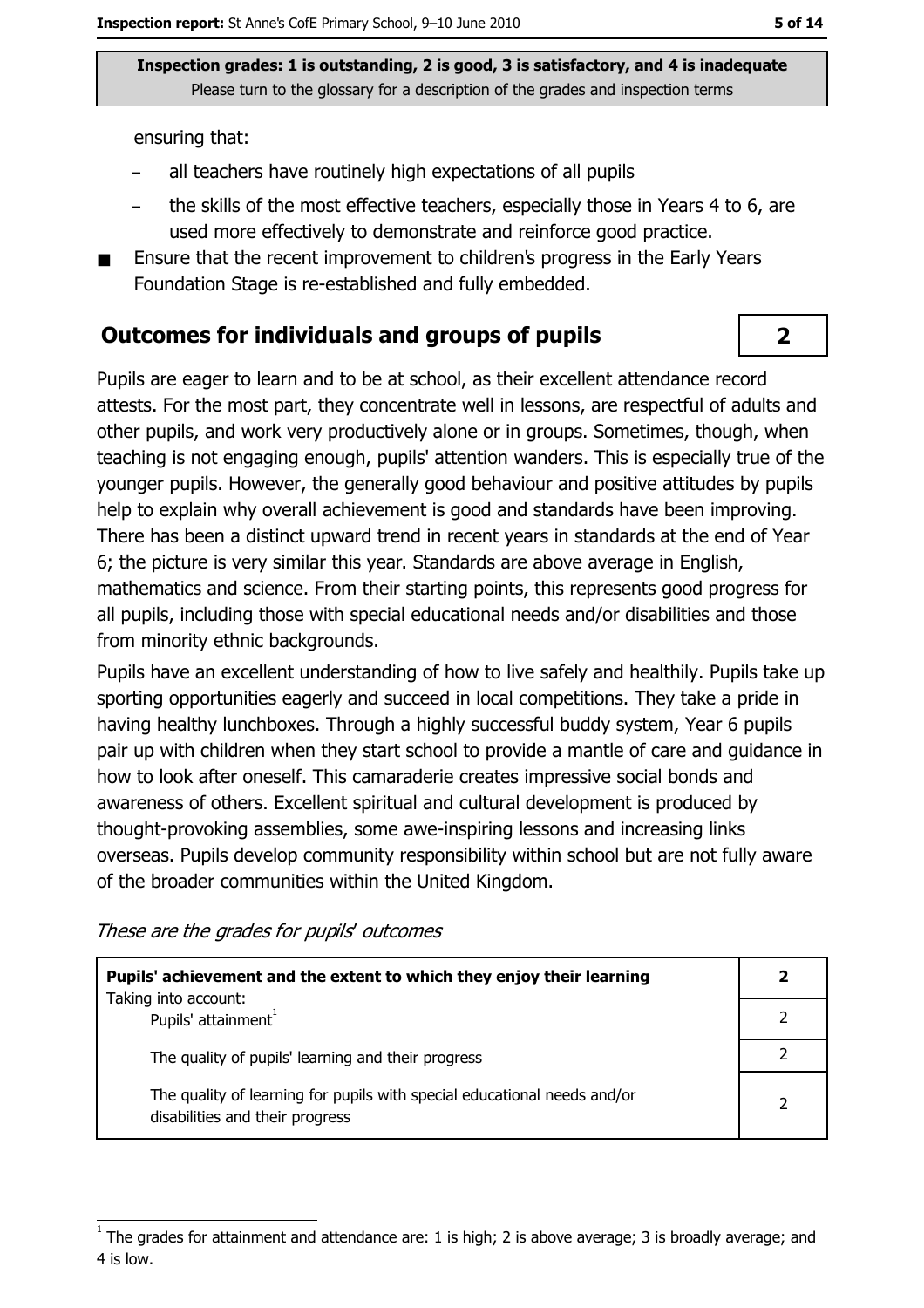| Inspection grades: 1 is outstanding, 2 is good, 3 is satisfactory, and 4 is inadequate<br>Please turn to the glossary for a description of the grades and inspection terms |                         |
|----------------------------------------------------------------------------------------------------------------------------------------------------------------------------|-------------------------|
| The extent to which pupils feel safe                                                                                                                                       |                         |
| <b>Pupils' behaviour</b>                                                                                                                                                   | $\overline{\mathbf{2}}$ |
| The extent to which pupils adopt healthy lifestyles                                                                                                                        | 1                       |
| The extent to which pupils contribute to the school and wider community                                                                                                    | $\overline{\mathbf{2}}$ |
| The extent to which pupils develop workplace and other skills that will<br>contribute to their future economic well-being                                                  | $\mathbf{2}$            |
| Taking into account:<br>Pupils' attendance <sup>1</sup>                                                                                                                    |                         |
| The extent of pupils' spiritual, moral, social and cultural development                                                                                                    |                         |

#### How effective is the provision?

Teaching is good overall but particularly so in Years 4 to 6, where it is often excellent. Classrooms here are vibrant, exciting and inspiring places to be. Pupils respond readily to the high level of expectation and the rich curricular aspects that flavour lessons. For example, dramatic photographs of the recent volcanic eruptions in Iceland, together with an on-the-spot commentary from a university researcher, gave pupils in Year 6 a wealth of technical vocabulary and expression to improve writing skills; as well as providing fascinating geographical insight and a sense of awe. Work is carefully planned to cater for the different abilities of pupils. Guidance is plentiful and shrewd. Excellent advice is given to pupils, for example, on writing techniques; marking is thorough, informative and very well balanced. It is a natural consequence that pupils' presentation of work is meticulous. These key elements of teaching and learning are not, however, the norm in other classrooms.

The school maintains a strong focus on the core subjects, although there is some inconsistency. The curriculum is at its most effective in the better lessons and teachers are innovative in their planning of literacy and numeracy. For example, the stirring Alfred Noyes poem 'The Highwayman' rapidly improved the word power and expressiveness of Year 5 pupils. In a Year 6 mathematics lesson, pupils were asked to solve demanding problems without any instructions and relished the challenge. Teachers are increasingly adapting the curriculum to link subjects, set learning in real-life situations and to use hands-on, practical activities; the provision for art, physical education and French is especially effective. Pupils in Years 5 and 6 make very good use of their tablet computers. Pupils in general are keen to take up the many activities after school.

The quality of care for pupils is good. Formal systems are efficient and up-to-date and all staff are very mindful of pupils' physical and emotional well-being. The more vulnerable pupils are well supported by the school, together with outside agencies, as appropriate. In their questionnaires, several parents praised the approachability of staff. The management of behaviour is good but there are times when staff do not deal with the occasional disrespect or foolishness decisively enough. The promotion of attendance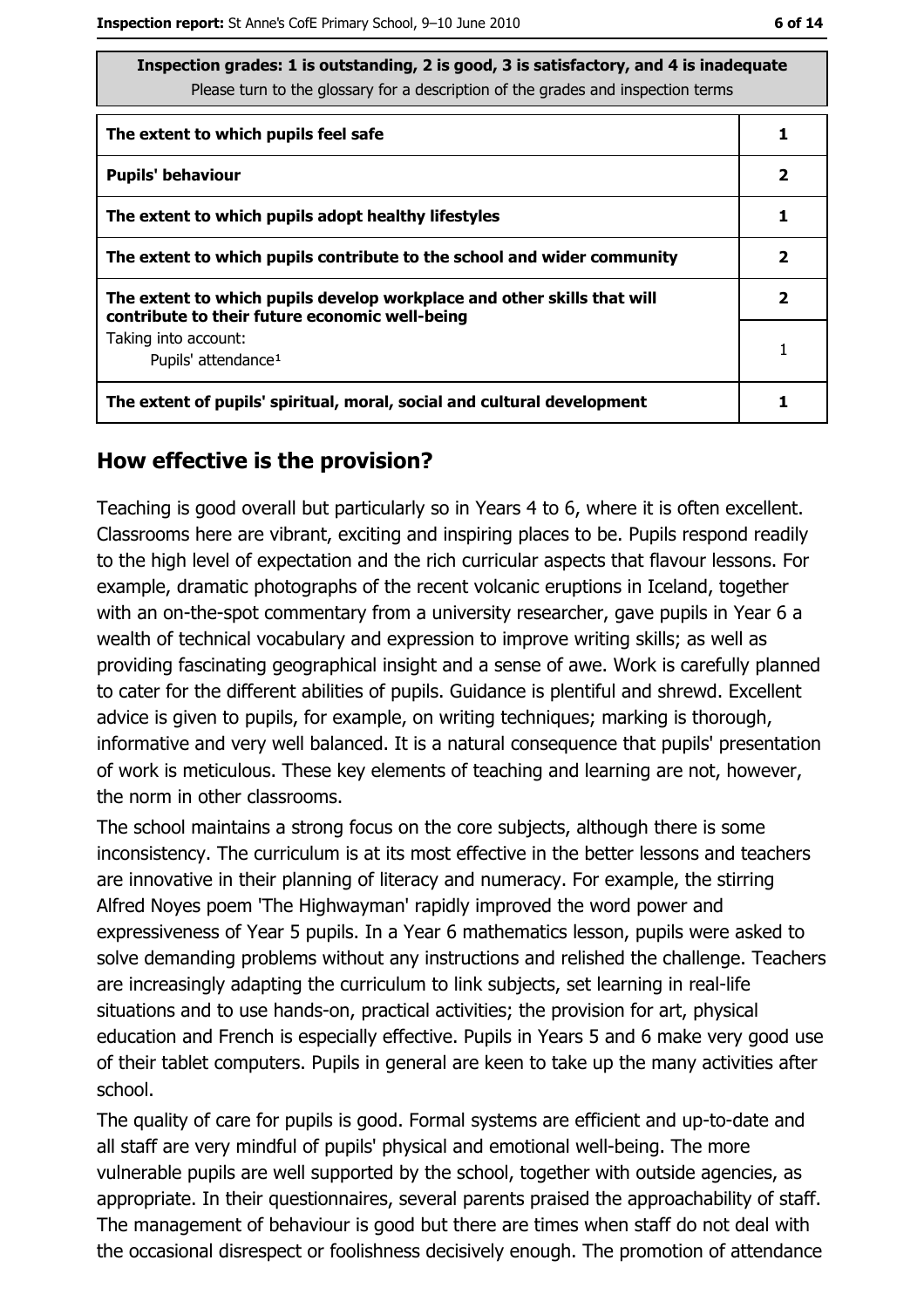is excellent.

These are the grades for the quality of provision

| The quality of teaching                                                                                    |  |
|------------------------------------------------------------------------------------------------------------|--|
| Taking into account:                                                                                       |  |
| The use of assessment to support learning                                                                  |  |
| The extent to which the curriculum meets pupils' needs, including, where<br>relevant, through partnerships |  |
| The effectiveness of care, guidance and support                                                            |  |

#### How effective are leadership and management?

The shared vision and leadership at all levels underpin the school's drive for improvement. The determined leadership of the headteacher is a key factor. The excellent classroom skills of the deputy headteacher and senior teacher have already been used to improve teaching across the school. However, the school is well aware that more needs to be done. The governing body is knowledgeable, supportive and keeps a close eye on school development. All statutory requirements are met, including the stringent requirements for safeguarding pupils. For example, all adults who work with pupils are thoroughly vetted and risk assessments are comprehensive.

Monitoring of the school's work by the senior leadership team is regular and the accompanying evaluation is mostly effective. For example, it was recognised that the curricular time for geography was being squeezed by other subjects; this has been rectified. Some judgements about standards and teaching, though, are not sufficiently balanced and sometimes provide a slightly generous perspective. The school vigorously promotes all aspects of equality and has succeeded in reducing disparities, such as boys' attainment.

The school has done well to strengthen its partnership with parents and carers. The website is informative and current; the new texting service provides regular contact. Some parents support learning in the classroom. Links beyond the school certainly benefit pupils' development, in such ways as gardening advice from nearby allotment gardeners and coaching from a local sports partnership. The school has carried out a good analysis of its provision for community cohesion and has a clear action plan. The church is an integral part of school life, with a Sunday School once a week; staff expand pupils' horizons with links in France and Tanzania. However, the school is aware of the need to acquaint pupils more with the varied communities within the United Kingdom.

These are the grades for leadership and management

| The effectiveness of leadership and management in embedding ambition and<br>driving improvement |  |
|-------------------------------------------------------------------------------------------------|--|
| Taking into account:<br>The leadership and management of teaching and learning                  |  |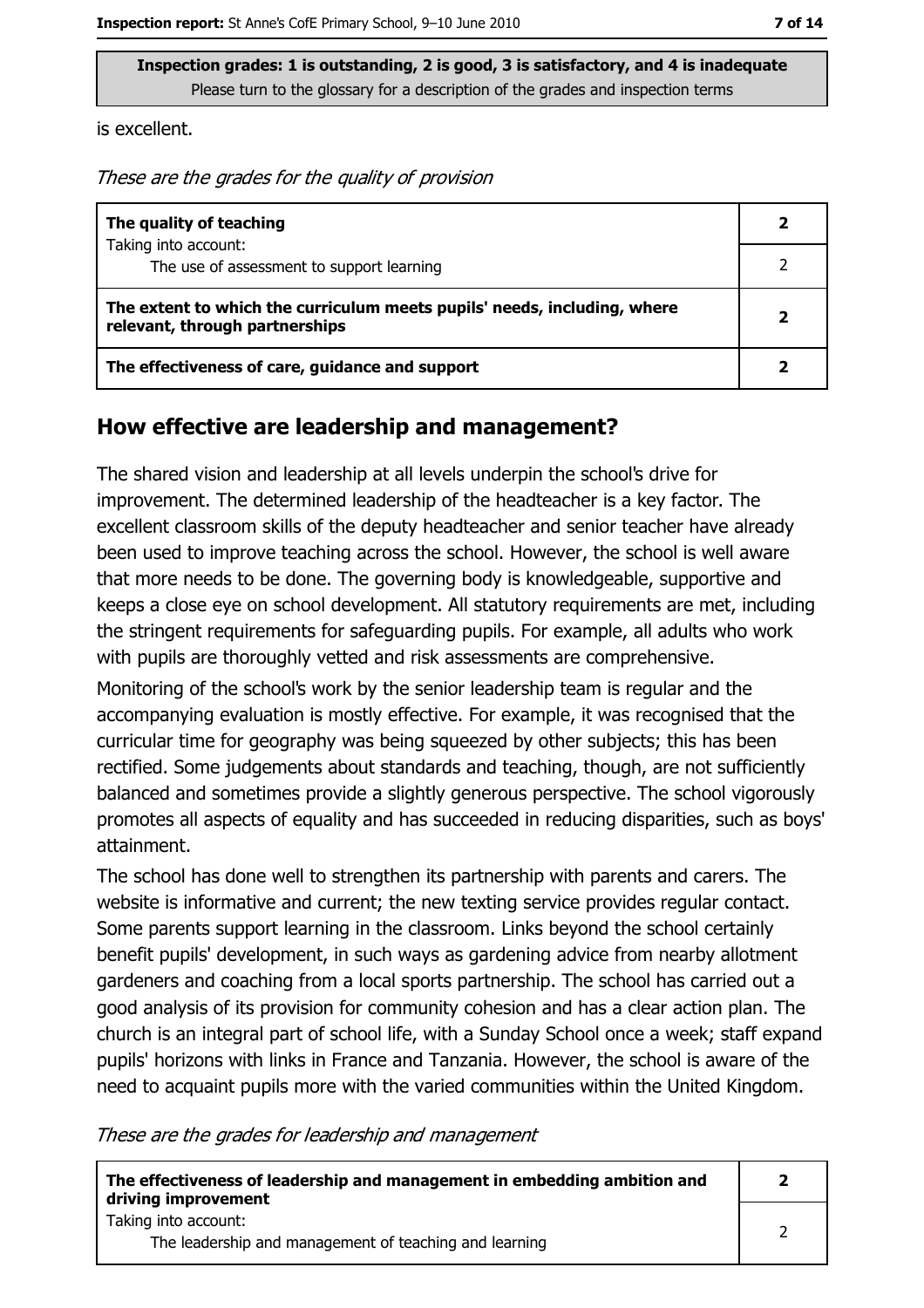| <b>Inspection grades. I is outstanding, z is good, s is satisfactory, and + is madequate</b><br>Please turn to the glossary for a description of the grades and inspection terms |                         |
|----------------------------------------------------------------------------------------------------------------------------------------------------------------------------------|-------------------------|
| The effectiveness of the governing body in challenging and supporting the<br>school so that weaknesses are tackled decisively and statutory responsibilities<br>met              | 2                       |
| The effectiveness of the school's engagement with parents and carers                                                                                                             | 2                       |
| The effectiveness of partnerships in promoting learning and well-being                                                                                                           | $\overline{\mathbf{2}}$ |
| The effectiveness with which the school promotes equality of opportunity and<br>tackles discrimination                                                                           | $\overline{\mathbf{2}}$ |
| The effectiveness of safeguarding procedures                                                                                                                                     | 2                       |
| The effectiveness with which the school promotes community cohesion                                                                                                              | $\mathbf{2}$            |
| The effectiveness with which the school deploys resources to achieve<br>value for money                                                                                          | $\mathbf{2}$            |

Incoaction arades: 1 is outstanding 2 is good. 3 is satisfactory, and 4 is inadequati

## **Early Years Foundation Stage**

Since the last inspection, there has been an improvement in children's progress in the Reception class. A new leader for the Early Years Foundation Stage provided a stimulus that resulted in attainment that was above expectations of five-year-olds. With the temporary absence of this teacher, there has been an unsettled period of staffing and the momentum in improvement has slowed. As a result children's progress is satisfactory. Attainment is below age-related expectations but this represents satisfactory progress, in view of children's starting points. Usually, attainment on entry is typical of four-year-olds.

Children have settled well over the year, although not all are fully aware of routines. Nevertheless, they behave well, respond positively to the range of activities in and out of the classroom and maintain effective concentration. Resources are good and there is a suitable blend of directed teaching and child-initiated activities. However, the activities are not planned skilfully enough to challenge children consistently well and build quickly on existing skills, especially in early writing and mathematical development. Guidance by staff is often good, but is not always prompt enough to show children how to maximise learning opportunities.

Children's welfare is a high priority and the quality of care matches that found elsewhere in the school; effective links with parents support this. The school's leadership has done well to minimise the impact of staff changes this year and is well aware that it needs to rekindle the qualities that had begun to improve the provision.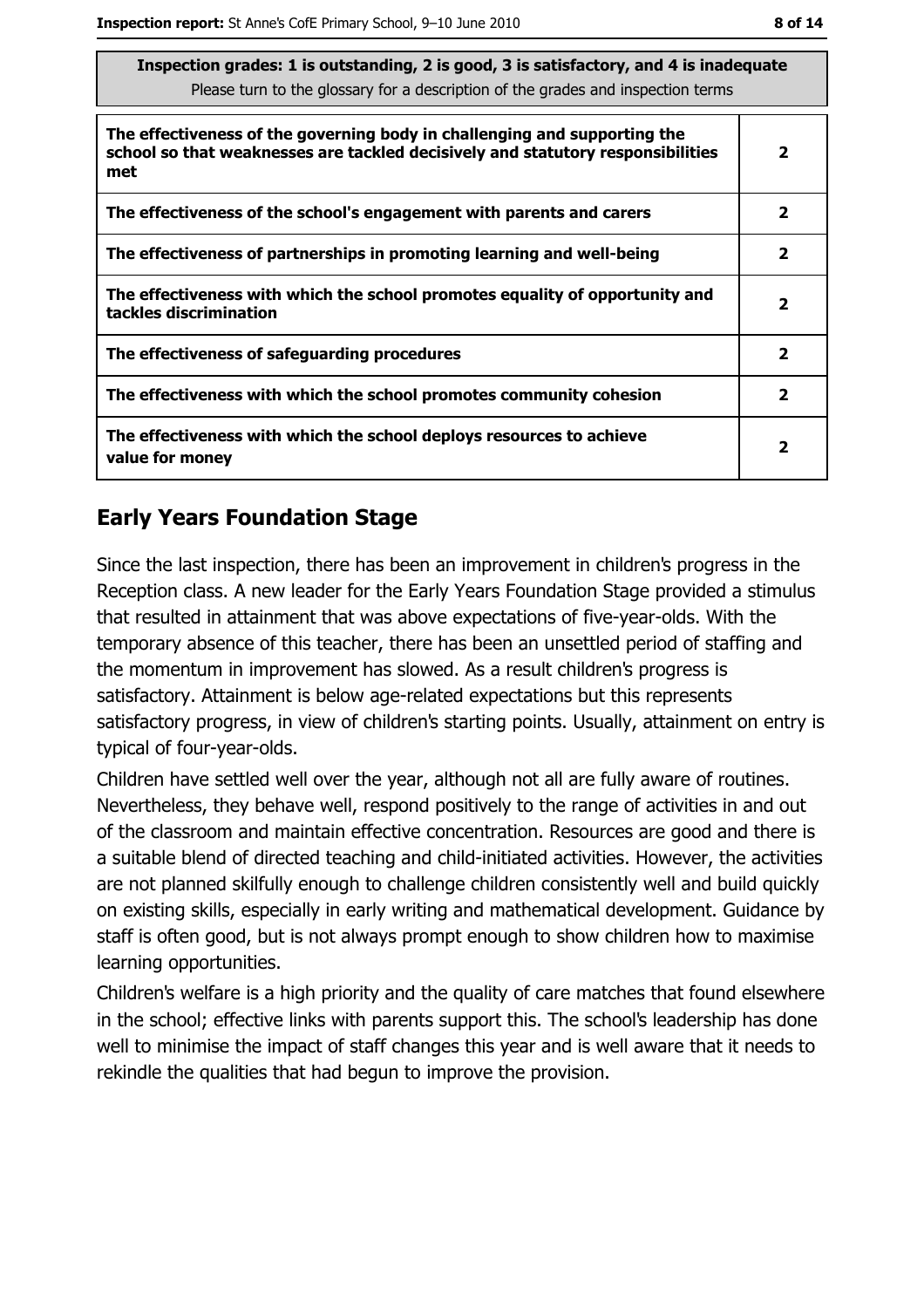Inspection grades: 1 is outstanding, 2 is good, 3 is satisfactory, and 4 is inadequate Please turn to the glossary for a description of the grades and inspection terms

These are the grades for the Early Years Foundation Stage

| <b>Overall effectiveness of the Early Years Foundation Stage</b>                             | 3 |
|----------------------------------------------------------------------------------------------|---|
| Taking into account:<br>Outcomes for children in the Early Years Foundation Stage            |   |
| The quality of provision in the Early Years Foundation Stage                                 |   |
| The effectiveness of leadership and management of the Early Years<br><b>Foundation Stage</b> | 3 |

#### **Views of parents and carers**

A high percentage of questionnaires were returned. Most parents and carers have a positive view of the school. In their comments, they praised in particular the warm and supportive ethos, the quality of teaching and resultant progress by their children, the approachability of staff and the overall level of care. The inspectors agree with these views. A few parents and carers expressed concern about the unsettled staffing in the Reception class. The inspectors consider their concerns understandable but judge that provision is satisfactory and that the school is in a good position to improve matters in the near future. Most concerns centred on the management of behaviour, especially of younger pupils. The inspectors acknowledge that there are behavioural issues among a very few pupils. They judge that staff generally respond to such situations decisively and appropriately but not necessarily on every occasion.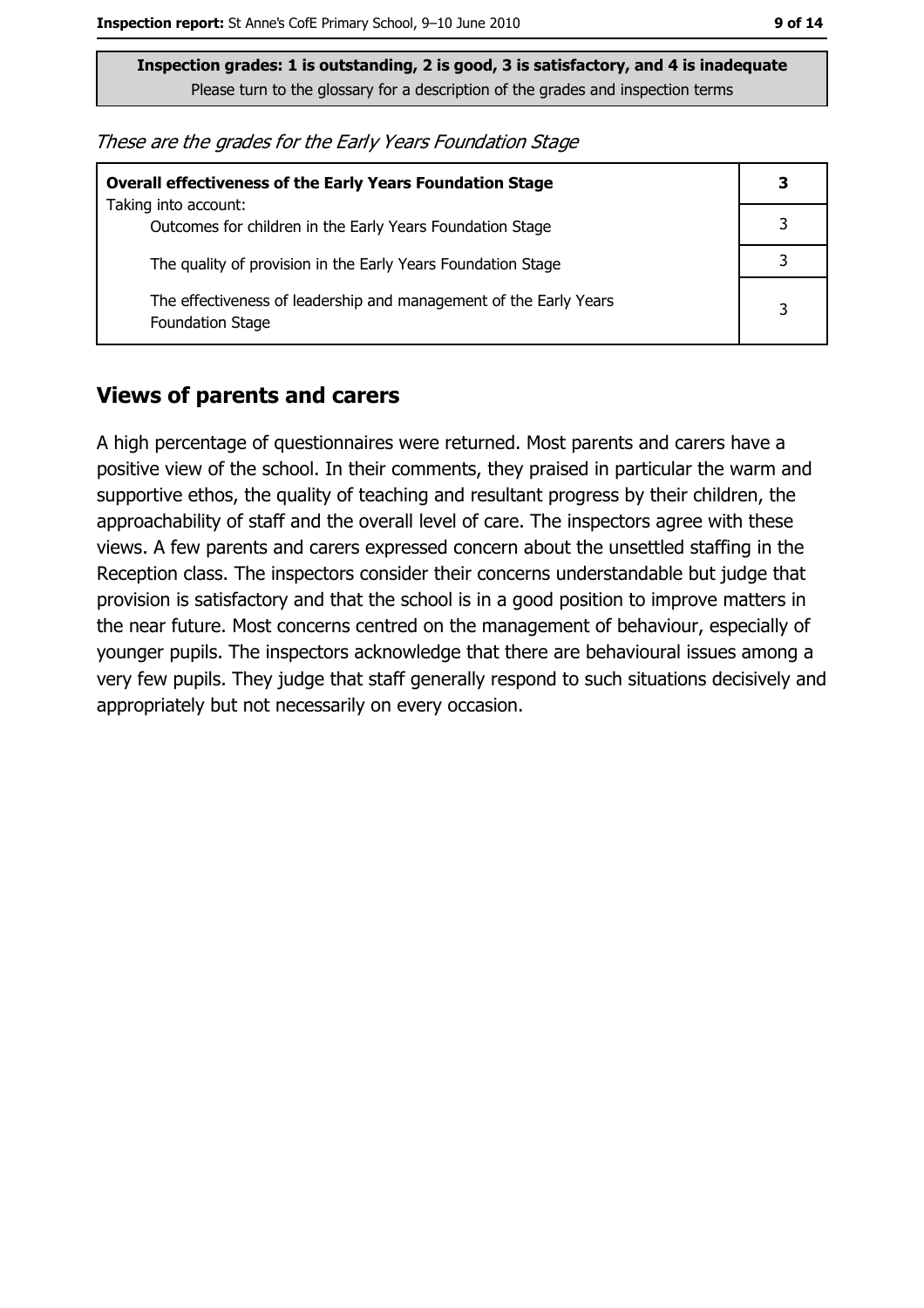#### Responses from parents and carers to Ofsted's questionnaire

Ofsted invited all the registered parents and carers of pupils registered at St Anne's CofE Primary School to complete a questionnaire about their views of the school.

In the questionnaire, parents and carers were asked to record how strongly they agreed with 13 statements about the school.

The inspection team received 153 completed questionnaires by the end of the on-site inspection. In total, there are 207 pupils registered at the school.

| <b>Statements</b>                                                                                                                                                                                                                                       | <b>Strongly</b><br><b>Agree</b> |               | <b>Agree</b> |               | <b>Disagree</b> |                |                | <b>Strongly</b><br>disagree |  |
|---------------------------------------------------------------------------------------------------------------------------------------------------------------------------------------------------------------------------------------------------------|---------------------------------|---------------|--------------|---------------|-----------------|----------------|----------------|-----------------------------|--|
|                                                                                                                                                                                                                                                         | <b>Total</b>                    | $\frac{1}{2}$ | <b>Total</b> | $\frac{0}{0}$ | <b>Total</b>    | $\frac{1}{2}$  | <b>Total</b>   | $\frac{9}{6}$               |  |
| My child enjoys school                                                                                                                                                                                                                                  | 88                              | 58            | 61           | 40            | 4               | 3              | $\Omega$       | 0                           |  |
| The school keeps my child<br>safe                                                                                                                                                                                                                       | 96                              | 63            | 57           | 37            | $\mathbf 0$     | 0              | $\mathbf{0}$   | 0                           |  |
| The school informs me<br>about my child's progress                                                                                                                                                                                                      | 70                              | 46            | 77           | 50            | 6               | $\overline{4}$ | $\mathbf{0}$   | 0                           |  |
| My child is making enough<br>progress at this school                                                                                                                                                                                                    | 77                              | 50            | 71           | 46            | $\overline{4}$  | 3              | 0              | 0                           |  |
| The teaching is good at this<br>school                                                                                                                                                                                                                  | 71                              | 46            | 80           | 52            | $\overline{2}$  | $\mathbf{1}$   | 0              | 0                           |  |
| The school helps me to<br>support my child's learning                                                                                                                                                                                                   | 60                              | 39            | 89           | 58            | 3               | $\overline{2}$ | 0              | 0                           |  |
| The school helps my child to<br>have a healthy lifestyle                                                                                                                                                                                                | 76                              | 50            | 75           | 49            | $\mathbf{1}$    | $\mathbf{1}$   | 1              | $\mathbf{1}$                |  |
| The school makes sure that<br>my child is well prepared for<br>the future (for example<br>changing year group,<br>changing school, and for<br>children who are finishing<br>school, entering further or<br>higher education, or<br>entering employment) | 67                              | 44            | 75           | 49            | $\overline{2}$  | $\mathbf{1}$   | 0              | 0                           |  |
| The school meets my child's<br>particular needs                                                                                                                                                                                                         | 73                              | 48            | 71           | 46            | 6               | 4              | $\overline{2}$ | $\mathbf{1}$                |  |
| The school deals effectively<br>with unacceptable behaviour                                                                                                                                                                                             | 62                              | 41            | 73           | 48            | 17              | 11             | 0              | 0                           |  |
| The school takes account of<br>my suggestions and<br>concerns                                                                                                                                                                                           | 59                              | 39            | 86           | 56            | 7               | 5              | 0              | 0                           |  |
| The school is led and<br>managed effectively                                                                                                                                                                                                            | 80                              | 52            | 69           | 45            | $\overline{4}$  | 3              | 0              | $\mathbf 0$                 |  |
| Overall, I am happy with my<br>child's experience at this<br>school                                                                                                                                                                                     | 86                              | 56            | 63           | 41            | $\overline{4}$  | 3              | $\mathbf 0$    | 0                           |  |

The table above summarises the responses that parents and carers made to each statement. The percentages indicate the proportion of parents and carers giving that response out of the total number of completed questionnaires. Where one or more parents and carers chose not to answer a particular question, the percentages will not add up to 100%.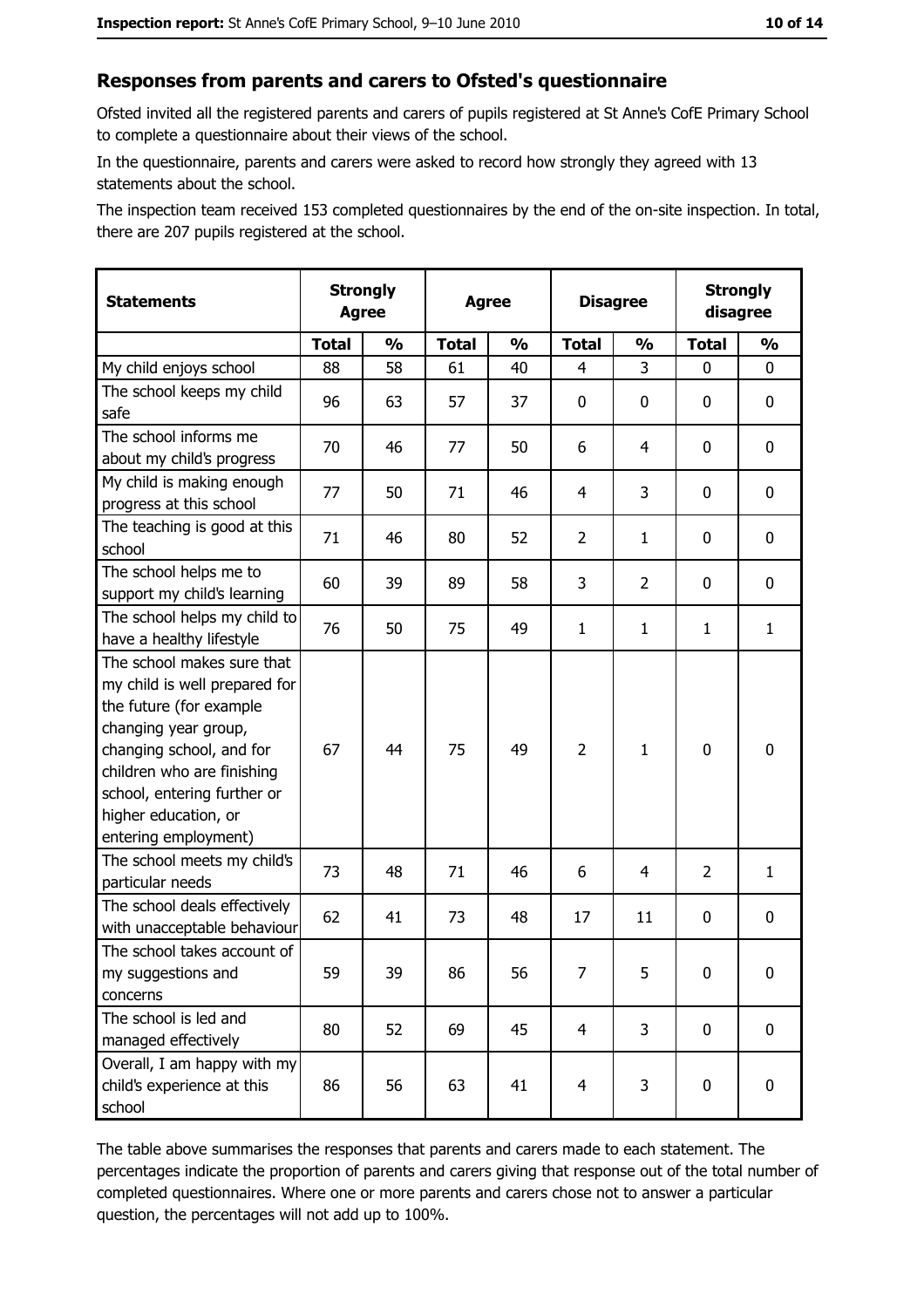# Glossary

| Grade   | <b>Judgement</b> | <b>Description</b>                                                                                                                                                                                                               |
|---------|------------------|----------------------------------------------------------------------------------------------------------------------------------------------------------------------------------------------------------------------------------|
| Grade 1 | Outstanding      | These features are highly effective. An oustanding<br>school provides exceptionally well for its pupils' needs.                                                                                                                  |
| Grade 2 | Good             | These are very positive features of a school. A school<br>that is good is serving its pupils well.                                                                                                                               |
| Grade 3 | Satisfactory     | These features are of reasonable quality. A satisfactory<br>school is providing adequately for its pupils.                                                                                                                       |
| Grade 4 | Inadequate       | These features are not of an acceptable standard. An<br>inadequate school needs to make significant<br>improvement in order to meet the needs of its pupils.<br>Ofsted inspectors will make further visits until it<br>improves. |

## What inspection judgements mean

## **Overall effectiveness of schools**

|                       | Overall effectiveness judgement (percentage of<br>schools) |      |                     |                   |
|-----------------------|------------------------------------------------------------|------|---------------------|-------------------|
| <b>Type of school</b> | <b>Outstanding</b>                                         | Good | <b>Satisfactory</b> | <b>Inadequate</b> |
| Nursery schools       | 51                                                         | 45   | 0                   | 4                 |
| Primary schools       | 6                                                          | 41   | 42                  | 10                |
| Secondary schools     | 8                                                          | 34   | 44                  | 14                |
| Sixth forms           | 10                                                         | 37   | 50                  | 3                 |
| Special schools       | 32                                                         | 38   | 25                  | 5                 |
| Pupil referral units  | 12                                                         | 43   | 31                  | 14                |
| All schools           | 9                                                          | 40   | 40                  | 10                |

New school inspection arrangements were introduced on 1 September 2009. This means that inspectors now make some additional judgements that were not made previously.

The data in the table above is for the period 1 September to 31 December 2009 and is the most recently published data available (see www.ofsted.gov.uk). Please note that the sample of schools inspected during the autumn term 2009 was not representative of all schools nationally, as weaker schools are inspected more frequently than good or outstanding schools.

Percentages are rounded and do not always add exactly to 100. Secondary school figures include those that have sixth forms, and sixth form figures include only the data specifically for sixth form inspection judgements.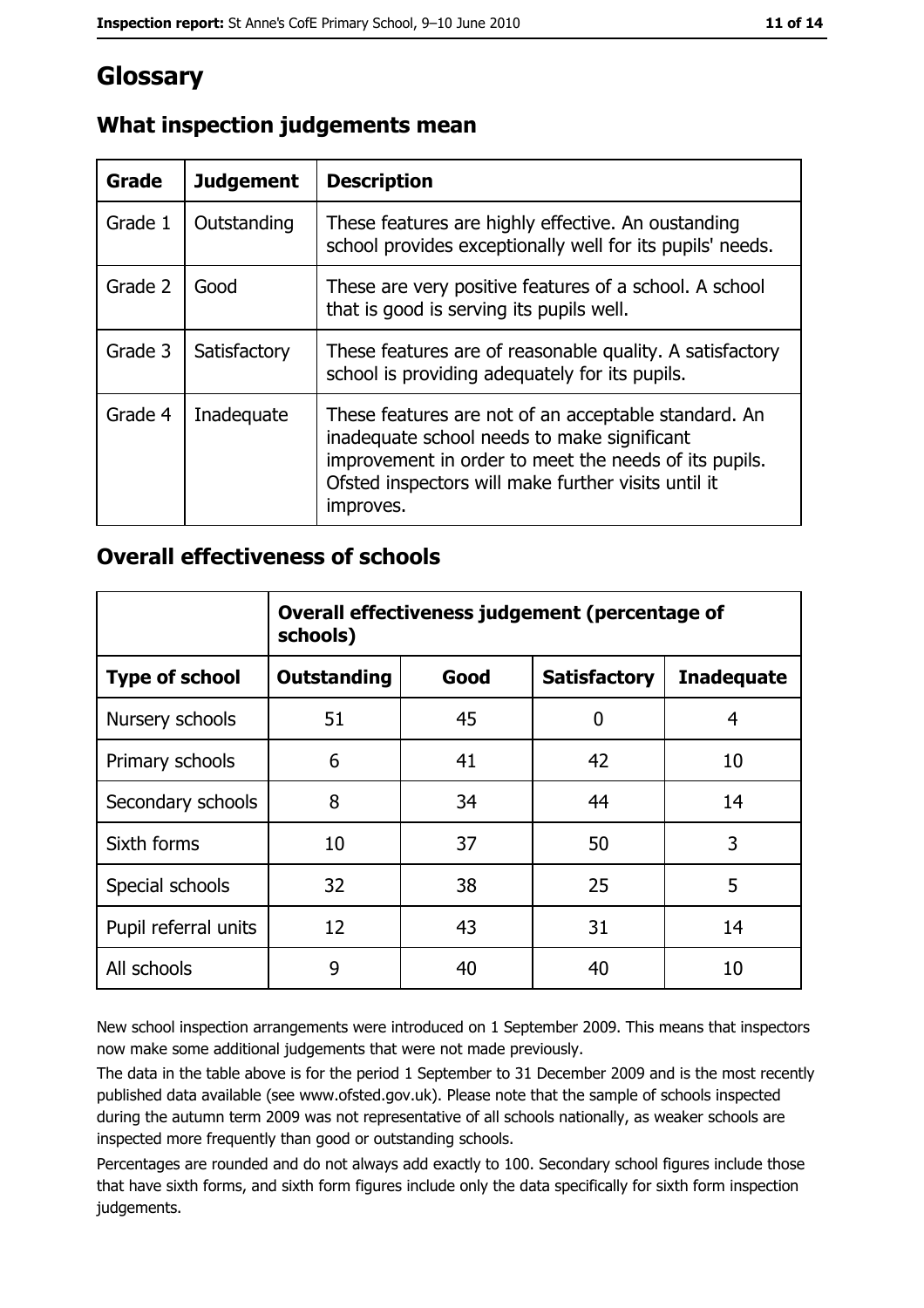# **Common terminology used by inspectors**

| Achievement:                  | the progress and success of a pupil in<br>their learning, development or training.                                                                                                                                                                                                                           |  |
|-------------------------------|--------------------------------------------------------------------------------------------------------------------------------------------------------------------------------------------------------------------------------------------------------------------------------------------------------------|--|
| Attainment:                   | the standard of the pupils' work shown by<br>test and examination results and in<br>lessons.                                                                                                                                                                                                                 |  |
| Capacity to improve:          | the proven ability of the school to<br>continue improving. Inspectors base this<br>judgement on what the school has<br>accomplished so far and on the quality of<br>its systems to maintain improvement.                                                                                                     |  |
| Leadership and management:    | the contribution of all the staff with<br>responsibilities, not just the headteacher,<br>to identifying priorities, directing and<br>motivating staff and running the school.                                                                                                                                |  |
| Learning:                     | how well pupils acquire knowledge,<br>develop their understanding, learn and<br>practise skills and are developing their<br>competence as learners.                                                                                                                                                          |  |
| <b>Overall effectiveness:</b> | inspectors form a judgement on a school's<br>overall effectiveness based on the findings<br>from their inspection of the school. The<br>following judgements, in particular,<br>influence what the overall effectiveness<br>judgement will be.                                                               |  |
|                               | The school's capacity for sustained<br>improvement.<br>Outcomes for individuals and groups<br>of pupils.<br>The quality of teaching.<br>The extent to which the curriculum<br>meets pupil's needs, including where<br>relevant, through partnerships.<br>The effectiveness of care, guidance<br>and support. |  |
| Progress:                     | the rate at which pupils are learning in<br>lessons and over longer periods of time. It<br>is often measured by comparing the<br>pupils' attainment at the end of a key<br>stage with their attainment when they<br>started.                                                                                 |  |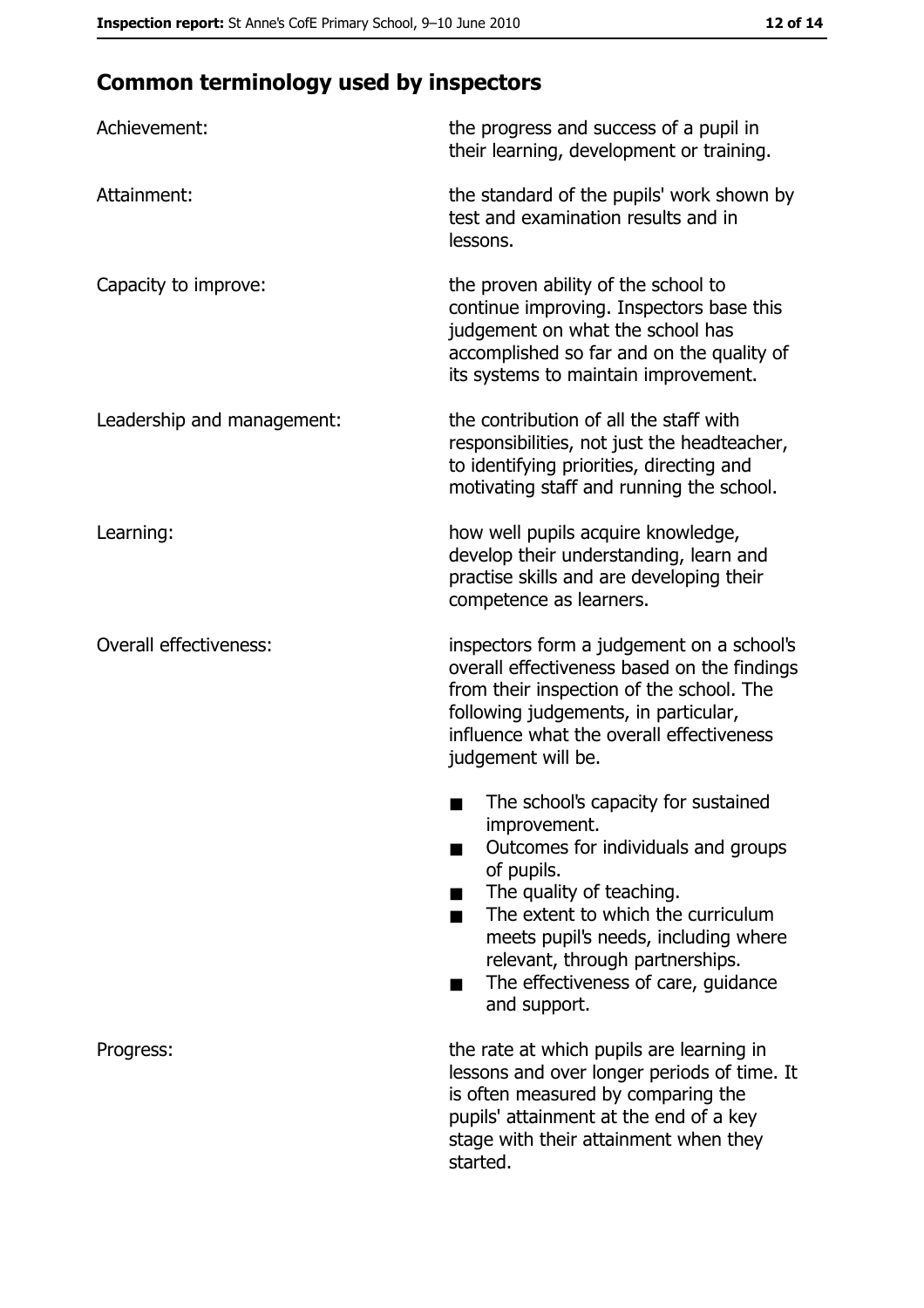This letter is provided for the school, parents and carers to share with their children. It describes Ofsted's main findings from the inspection of their school.



11 June 2010

**Dear Pupils** 

Inspection of St Anne's CofE Primary School, Bishop Auckland, DL14 6LS

I am writing to thank you for the part you played in the recent inspection of your school. My colleagues and I enjoved getting to know your school. Your thoughts and contributions certainly helped us to gain a clear picture of St Anne's.

We think that yours is a good school. We were especially impressed by the way in which you respond to the many opportunities, the quality of care and the respect that staff give you. You clearly have an excellent understanding of how to look after yourselves and others, and lead very active and healthy lifestyles. You are sensible, kind and become quietly confident of your own abilities. Behaviour is good overall, but not always. Your attendance is excellent; you obviously relish coming to school.

We were pleased that standards have improved by the end of Year 6, even in writing which had been a bit of a problem. You make good progress from when you start school. This is because teaching is good, particularly in the upper part of the school. We saw how motivated you were in some lessons when the topics were fascinating, teachers set you challenging tasks and then gave you lots of helpful advice and encouragement. We would like you all to make the same good progress, so we have asked the school to make sure that all lessons are equally good.

Your headteacher, senior staff and governors have done a good job in improving the school and have your best interests at heart. They give you every opportunity to play your part in the school community and have good ideas to make the school even better. This is important, as the recent improvements to children's progress in the Reception class have slowed and need to be back on track. I know that the teachers would value vour ideas to improve the school.

I have every faith that you will continue to work hard, especially if all lessons are as exciting as some we saw. I wish you every success for the future.

Yours sincerely Mr Andrew Scott Lead inspector